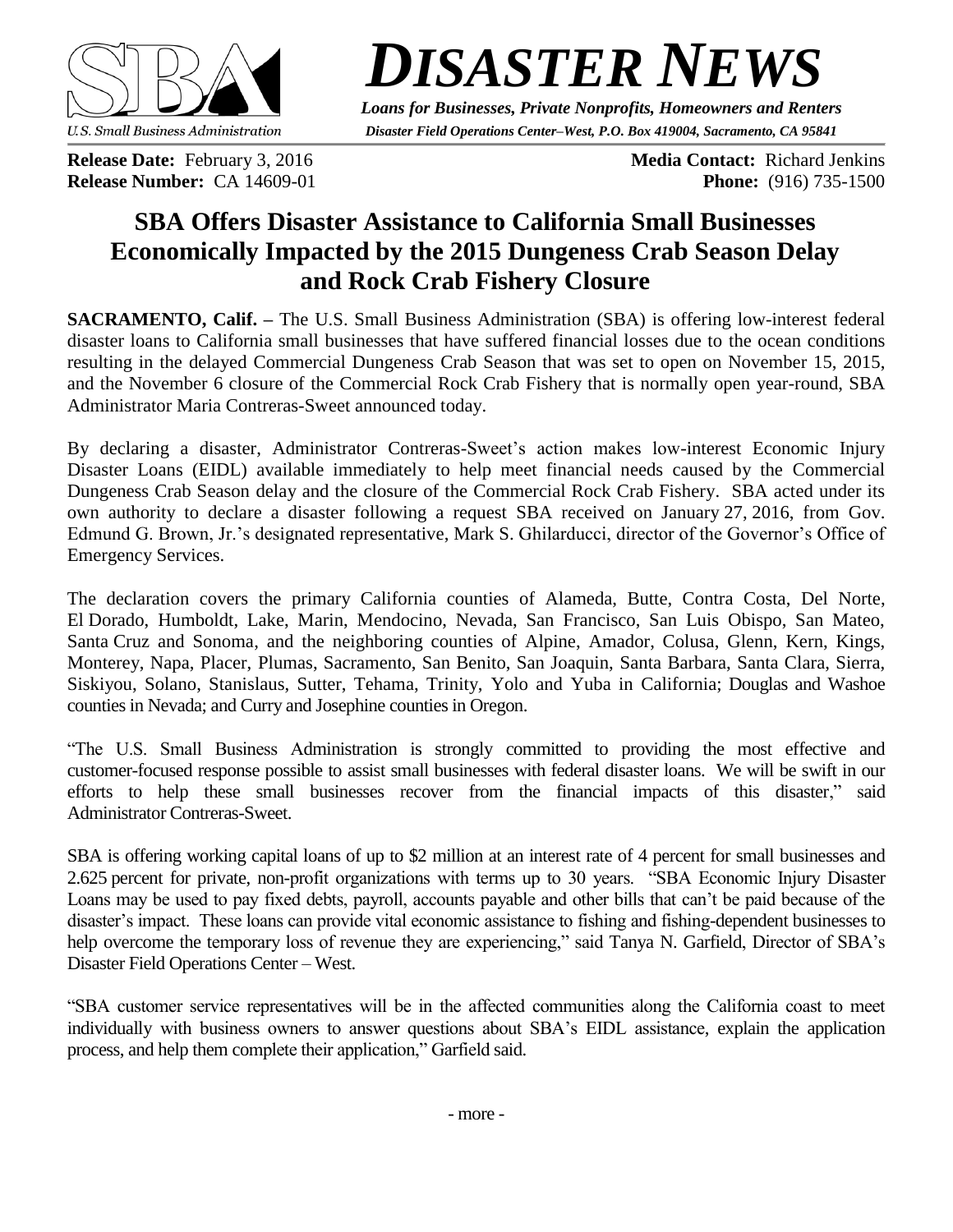Some eligible business owners include: small businesses engaged in crab fishing in the waters affected by the delay of the Commercial Dungeness Crab Season or the closure of the Rock Crab Fishery, small businesses dependent on the catching or sale of crab, including suppliers of fishing gear and fuel, docks, boatyards, processors, wholesalers, shippers, and retailers, and other small businesses dependent on revenue from the above.

SBA representatives will be available at the following locations on the days and times indicated. No appointment is necessary.

# **DEL NORTE COUNTY**

Disaster Loan Outreach Center (DLOC) Crescent City Harbor District Harbor Office Meeting Room 101 Citizens Dock Road Crescent City, CA 95531

### **Opens: Monday, February 8 at 8 a.m.**

Monday and Tuesday,  $8$  a.m.  $-5$  p.m.

*Center closes Tuesday, February 9 at 5 p.m.*

# **MENDOCINO COUNTY**

Disaster Loan Outreach Center (DLOC) Salmon Trollers Marketing Association 19292 South Harbor Drive (bottom of hill, on left) Fort Bragg, CA 95437

### **Opens: Tuesday, February 16 at 8 a.m.**

Tuesday and Wednesday, 8 a.m. – 5 p.m., Thursday,  $8$  a.m.  $-12$  p.m.

# *Center closes Thursday, February 18 at 12 p.m.*

# **MONTEREY COUNTY**

Disaster Loan Outreach Center (DLOC) Moss Landing Harbor District 7881 Sandholdt Road Moss Landing, CA 95039

# **Opens: Wednesday, February 10 at 8 a.m.**

Wednesday and Thursday, 8 a.m. – 5 p.m.

*Center closes Thursday, February 11 at 5 p.m.*

# **HUMBOLDT COUNTY**

Disaster Loan Outreach Center Woodley Island Marina Conference Room (formerly Pilot's Office) 601 Startare Drive Eureka, CA 95501

### **Opens: Wednesday, February 10 at 12 p.m.**

Wednesday,  $12 - 5$  p.m., Thursday,  $8$  a.m.  $-5$  p.m., Friday,  $8$  a.m.  $-1$  p.m.

### *Center closes Friday, February 12 at 1 p.m.*

# **MONTEREY COUNTY**

Disaster Loan Outreach Center Monterey Harbor Office 250 Figueroa Street Monterey, CA 93940

### **Opens: Friday, February 12 at 8 a.m.**

Friday,  $8$  a.m.  $-5$  p.m., Tuesday,  $8$  a.m.  $-5$  p.m.

*Center closes Tuesday, February 16 at 5 p.m.*

# **SAN FRANCISCO COUNTY**

Disaster Loan Outreach Center San Francisco Crab Boat Owners Association Crab Hall 2907 Al Scoma Way San Francisco, CA 94133

### **Opens: Tuesday, February 23 at 12 p.m.**

Tuesday,  $12 - 5$  p.m., Wednesday,  $8$  a.m.  $-5$  p.m. *Center closes Wednesday, February 24 at 5 p.m.*

- more -